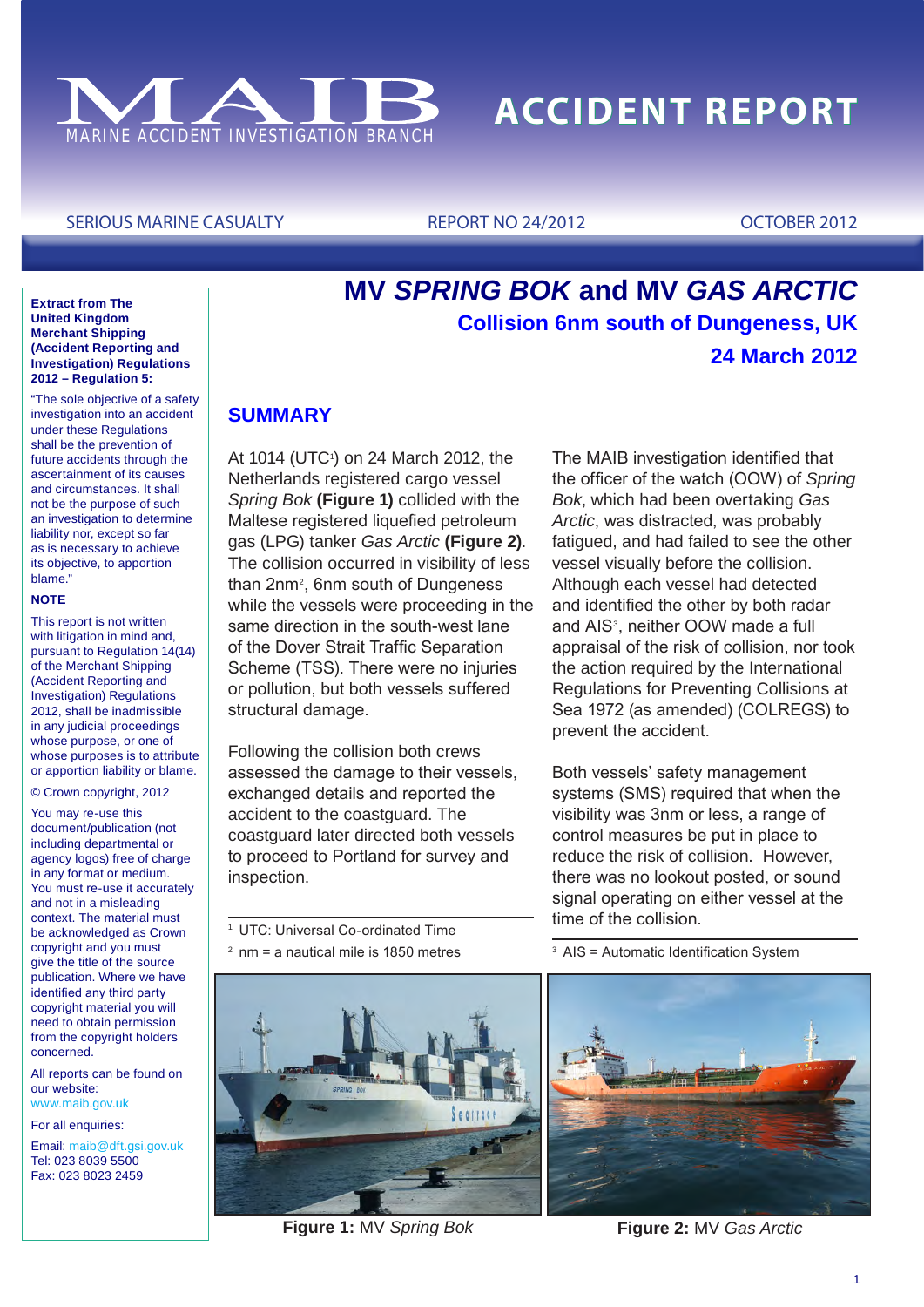The manager of *Gas Arctic* has taken action to prevent a recurrence by promulgating the details of the collision throughout its fleet and reminding its officers of the need to comply with the SMS on its vessels. Recommendations have been made to the owner of *Spring Bok* regarding compliance with hours of rest regulations, standards of bridge watchkeeping, and actions to be taken following an accident.

# **FACTUAL INFORMATION**

# **Environmental conditions**

At the time of the collision, the wind was north-east force 3 and the sea state was slight. The visibility was generally less than 3nm, with fog patches reported in the area. The tidal stream was north-easterly, 1 knot. High water at Dover occurred at 1215.

# *Spring Bok*

*Spring Bok* was a refrigerated general cargo vessel and operated a liner service between northwest Europe and the Caribbean. She was capable of carrying containers on deck and had four cargo holds and four cargo-handling cranes.

The vessel arrived in Dover, from the Caribbean, on the morning of 20 March and departed the same evening, on completion of cargo operations, for Hamburg, where she arrived at 1200 on 21 March. The vessel was alongside in Hamburg for 36 hours where, in addition to cargo operations, a ship security audit was carried out by state authorities.

*Spring Bok* arrived at her final European port of call, Rotterdam, at 1300 on 23 March where, in addition to undertaking cargo operations, the master's son and brother-in-law embarked as passengers for the voyage to the Caribbean.

*Spring Bok* sailed from Rotterdam at 0020 on 24 March. The master was on the bridge for departure together with the OOW and a local pilot. The pilot disembarked at 0242, but the master remained on the bridge until 0320, when he handed over the con of the vessel to the OOW. As he left the bridge the master remarked that it had been a long day "*from 0700 yesterday until now, but at least we shall sleep this afternoon"*.

The master returned to the bridge at 0700 when he took over as OOW. He adjusted the settings of the forward radar set, a Furuno X-Band model with Automatic Radar Plotting Aid (ARPA) **(Figure 3)**, and selected target information to display true vectors of 6 minutes and true trails of 3 minutes.



**Figure 3:** *Spring Bok*'s bridge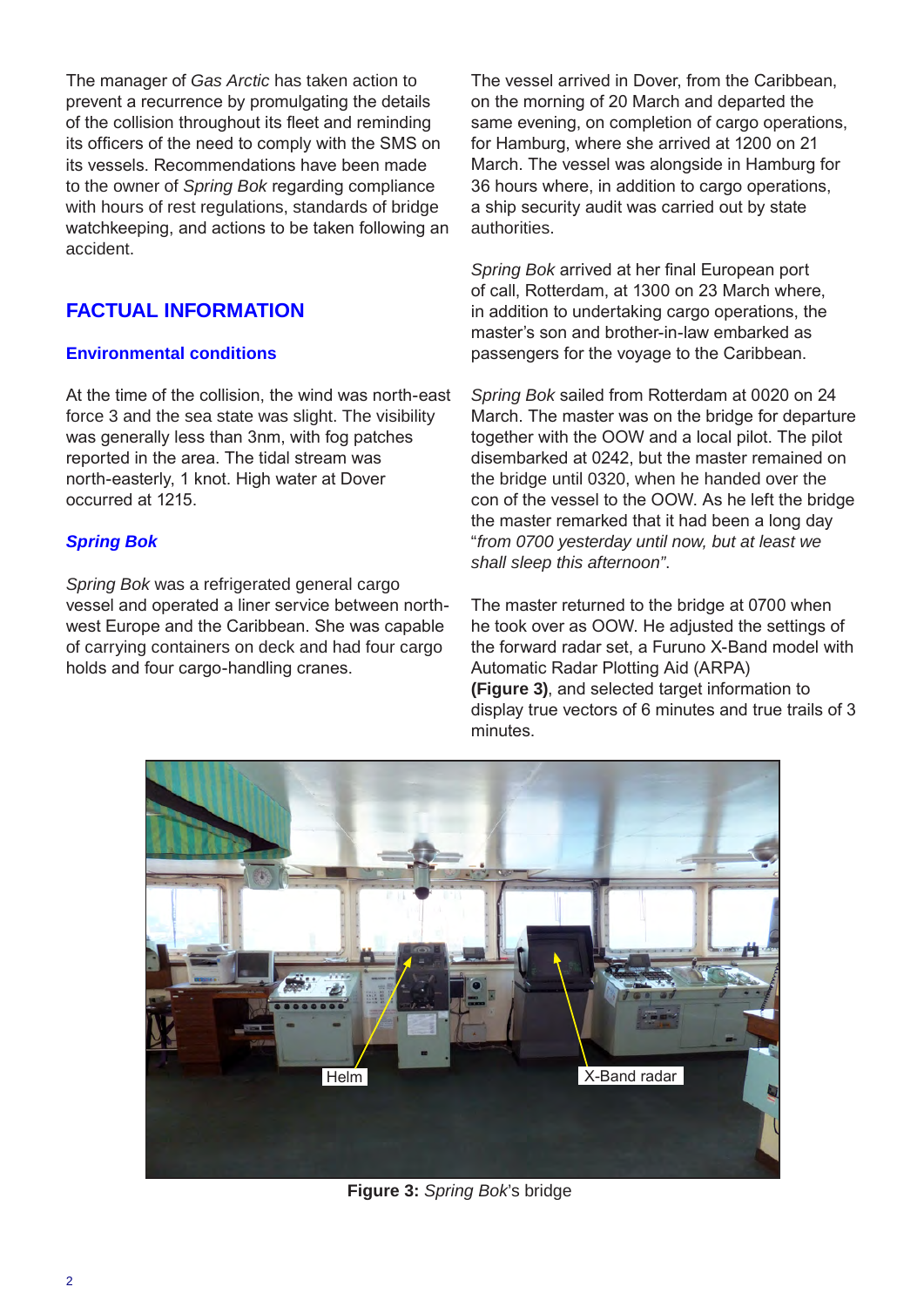

**Figure 4:** 0844 X-Band radar display showing data selected for one target

At 0810 the master reported the vessel's details to Dover coastguard on entry to the mandatory reporting area for vessels using the Dover TSS. The visibility then reduced and a lookout was posted. At 0844, as the vessel was approaching Dover, the master called the coastguard on VHF radio to report that visibility was 200 metres, the vessel's speed was 22.4 knots and no fog signal was being sounded. There were numerous other vessels in the vicinity, and the master manually acquired one of the closest radar targets and displayed the target data on the radar set **(Figure 4)**.

At 0900 the vessel had passed Dover and the master reported to the coastguard that visibility "*is*  improving and is more than 4 cables<sup>4"</sup>, the lookout was then stood down.

At 0917 *Spring Bok'*s course was altered to 231º. The master was navigating by checking the vessel's position on the highway display mode of the global positioning system (GPS) receiver, in which the vessel's position was displayed within a preset corridor of a user specified width. No regular position fixes were recorded on the chart. At 0937 the master acquired a radar target at a range of 6.5nm, directly ahead of the vessel. The target was identified on the AIS **(Figure 5)** as *Gas Arctic*; the option to display the target's data on the radar screen was not selected.

At 0955 Dover coastguard broadcast a report of visibility conditions throughout the Dover Straits. The visibility in *Spring Bok*'s area was reported as being 1.5nm.

The master's son was also on the bridge, sitting at a computer near the port bridge wing door. He was accompanied by the master's brother-in-law. At 1006 the master held a conversation with his son regarding the receipt, via the internet, of a Dutch electronic newspaper.

At 1008 the second officer entered the bridge to take orders for the vessel's bonded store, and there was a general, light hearted conversation regarding orders for beer, wine and other goods. At 1013 the second officer left the bridge, and at 1014 the master suddenly exclaimed "*Oh, look ahead, we're going to hit*". At 1014:09 *Spring Bok* collided with *Gas Arctic.*

 $4$  A cable is one tenth of a nautical mile = 185 metres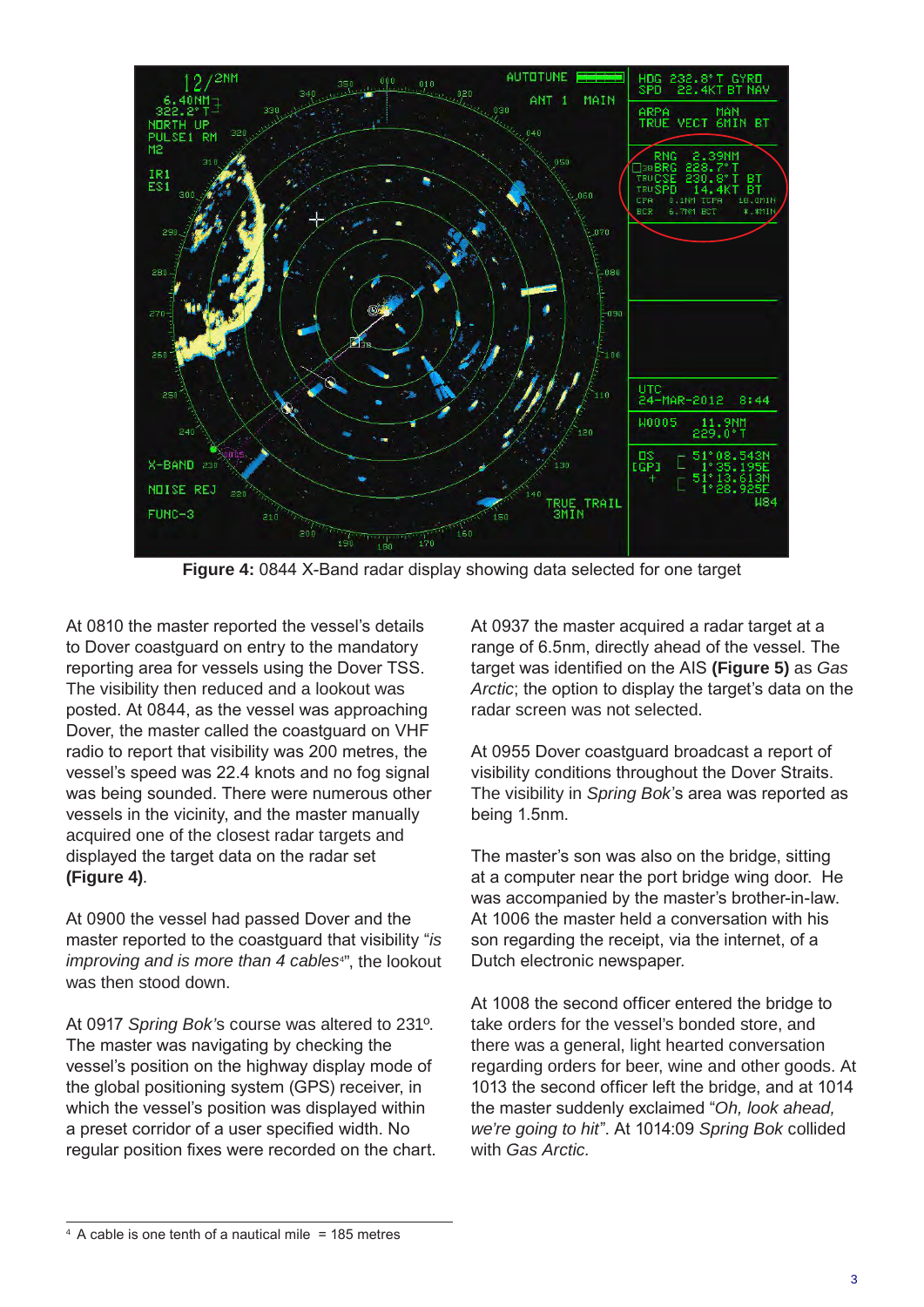# *Gas Arctic*

The LPG tanker *Gas Arctic* traded between north-west European ports and was on passage from Immingham to Portland, in ballast, when the collision occurred.

Before calling at Immingham the vessel had sailed from her previous port with a known fault on the gyro compass repeater system; this fault had disabled the ARPA function on the vessel's radars.

Flag state and class dispensations were issued to permit the vessel to remain in service on the condition that the fault was fixed within 1 month, and an extra lookout was posted when the vessel was "*manoeuvring in coastal waters*". A risk assessment for operation of the vessel with the gyro repeater fault had been completed before departure and this had been countersigned by the vessel's bridge watchkeepers.

*Gas Arctic'*s call at Immingham was not scheduled, but she had anchored off the port on 22 March to effect emergency engine repairs. The vessel had resumed passage to Portland on 23 March,

at a reduced speed of 8 knots, pending permanent engine repairs.

On 24 March at 0500, the vessel was off the Thames estuary when visibility reduced to below 3nm and, in accordance with the vessel's SMS, the master was called to the bridge.

At 0845 the vessel had passed Dover and visibility was 1.5nm when the master left the bridge and the lookout was stood down, leaving the OOW, the third officer (3/O), alone on the bridge.

After he had left the bridge the master went to assist other officers engaged in equipment maintenance one deck below the bridge, at the aft end of the accommodation block.

At 0943 the 3/O observed a target on radar, 6nm astern, which he identified on AIS as being *Spring* 



**Figure 5:** *Spring Bok* and *Gas Arctic*'s AIS

*Bok*. *Gas Arctic*'s AIS display had a feature which **(Figure 5)** allowed the 3/O to observe that the closest point of approach (CPA) of *Spring Bok* was 0.3nm.

At 0950 several small fishing vessels were observed ahead on either side and within 1.5nm of *Gas Arctic.* The 3/O made an alteration of course, of about 5º to starboard, to increase the CPA of the nearest fishing vessel, which was passed on the port side at a range of about 0.4nm.

At 1000 the 3/O again observed *Spring Bok* on AIS when she was about 3nm astern with a CPA of zero; he could not see the vessel visually at that time. He took no action to contact the other vessel because he expected it, as the overtaking vessel, to keep clear. He was also plotting the *Gas Arctic*'s position onto the paper chart at frequent intervals during this period.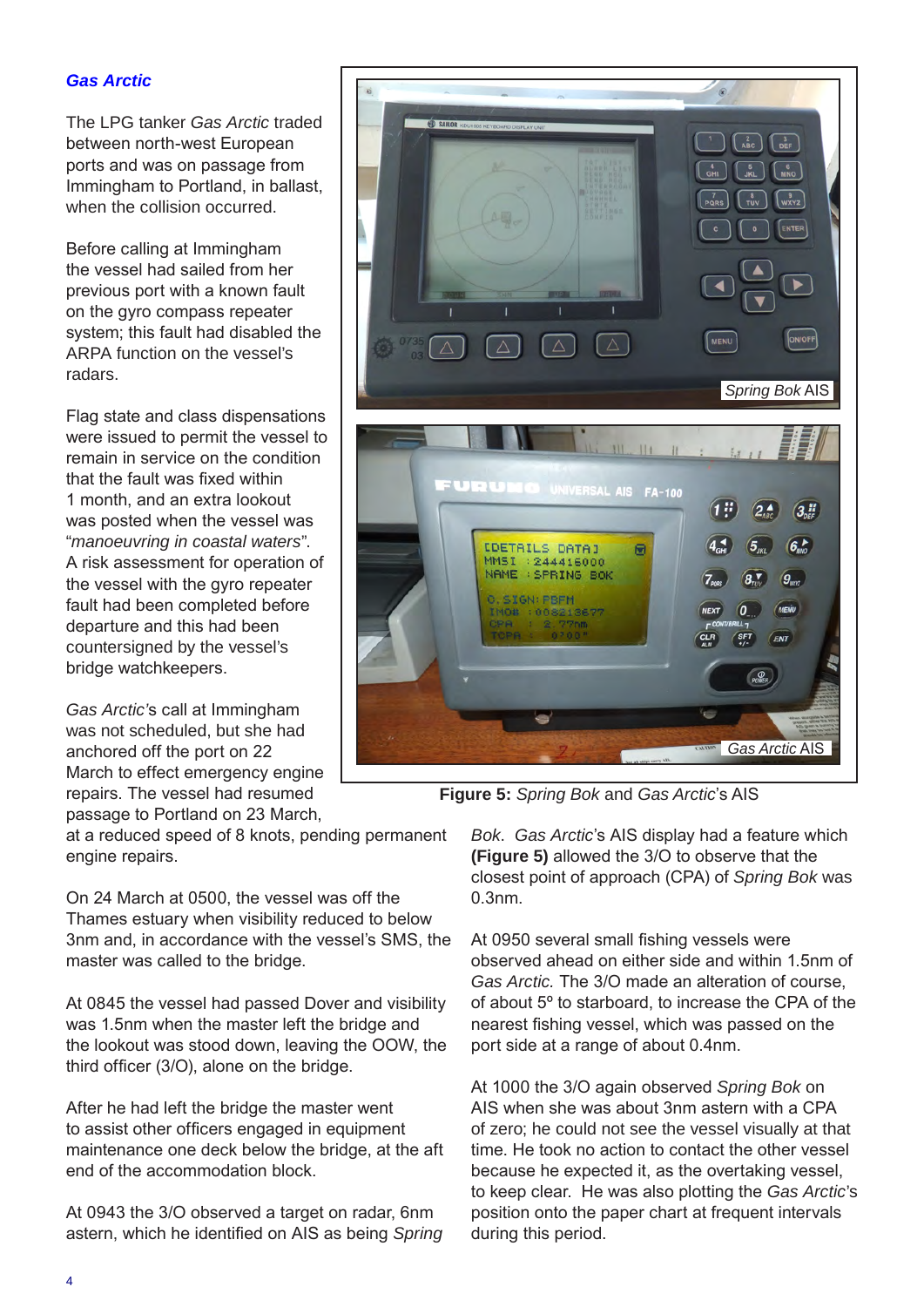At 1012, the master looked up from his work at the aft end of the accommodation **(Figure 6)** and saw *Spring Bok* very close astern and on a collision course. He ran to the bridge, engaged hand-steering and put the wheel hard-to-port. *Gas Arctic*'s heading had been 233º, she began to swing to port and was heading 194º when the collision occurred.

# **The collision**

The point of collision was between the port bow of *Spring Bok*, which had maintained her heading,

and the starboard quarter of *Gas Arctic* **(Figure 6)***.* 

*Gas Arctic* suffered a breach of her hull, shell indentation and damage to fairleads and railings on her starboard quarter. *Spring Bok* was holed on the port bow and her collision bulkhead was penetrated.

# **Post collision**

Following the collision, both masters mustered their crews and contacted the other vessel to establish if there were any injuries, the extent of damage caused, and if any assistance was required.

The coastguard was informed of the accident and search and rescue assets were mobilised. These were subsequently stood down once it was established that the vessels did not require their assistance.

In accordance with *Gas Arctic*'s SMS, the master used a breath analyser to test the crew for alcohol a short time after the accident. The following day, the crew were also tested for drug and alcohol consumption by an independent contractor. All the tests proved negative.

*Spring Bok*'s SMS stated that "*after any serious maritime accident, an alcohol test must be carried out on the master and officer of the watch and any crew involved*"*,* and indicated that this be achieved through the use of a breath analyser test. No alcohol tests were undertaken on *Spring Bok*.

Both masters arranged for thorough checks to be conducted on their vessels and reported the extent of the damage to the coastguard. The coastguard later directed the vessels to proceed to Portland for survey and port state inspection.



**Figure 6:** Damage to both vessels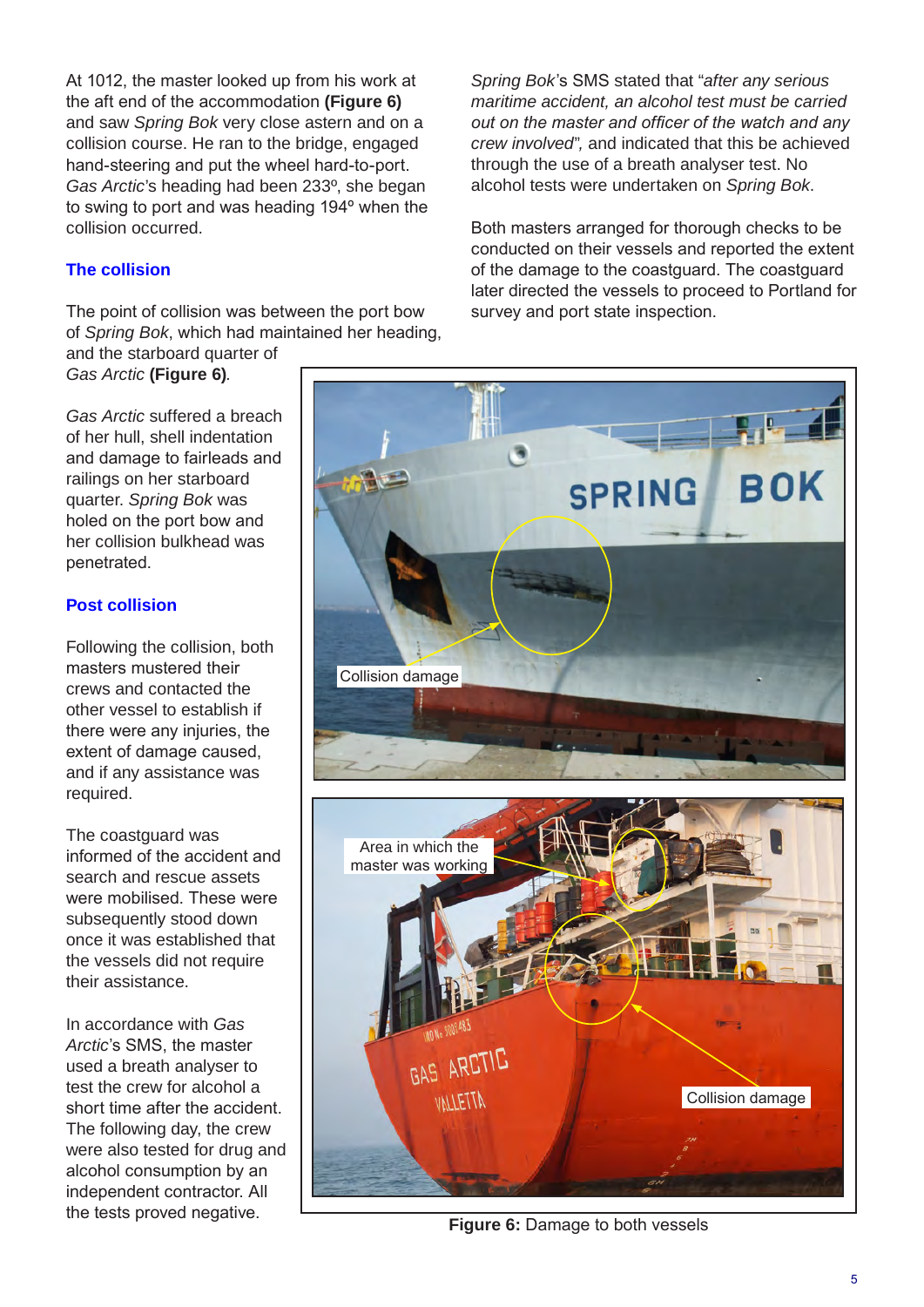# **Vessels' crew**

# *Spring Bok*

The master held an STCW<sup>5</sup> II/2 Certificate of Competency (CoC), and kept bridge watches at sea between 0800-1200 and 2000-2400 (ship's time). He was Dutch, 60 years old and had been master for 12 years.

The master had joined *Spring Bok* in January for a 3 month tour of duty, on completion of which he planned to retire. The master held the normal command responsibilities in addition to being an OOW, and he was stationed on the bridge for all port arrivals and departures. He was also responsible for the conduct of the vessel's business requirements while in port.

In addition to the master there were two other bridge watchkeeping officers: the chief officer who was Ukrainian, and the second officer who was French.

# *Gas Arctic*

The master held an STCW II/2 CoC. He was a Sri Lankan, 42 years old and had worked for the vessel's owners for 10 years. He had been master for 14 months and had joined *Gas Arctic* in December 2011. He did not keep bridge watches.

The 3/O held an STCW II/1 CoC. He was a Filipino, 35 years old and had been a third officer for 4 years, prior to which he had been a seaman for 10 years. He had been on board *Gas Arctic* for 4 months of a 6 month contract.

In addition to the 3/O there were two other bridge watchkeepers, the chief officer and the second officer, both of whom were Filipino.

#### **Port State Inspection**

On arrival in Portland on 25 March, both vessels were inspected by surveyors from the Maritime and Coastguard Agency.

*Spring Bok* was detained pending repair of her steelwork, which was carried out in Portland. She was released from detention and resumed her passage to the Caribbean on 31 March.

Gas Arctic was given a condition of class<sup>®</sup> and a single voyage dispensation to proceed to the nearest suitable repair port. She was subsequently dry docked and repaired in Poland, and resumed service on 21 April.

# **ANALYSIS**

### **Reconstruction**

The reconstruction of the ground tracks of *Spring Bok* and *Gas Arctic*, based on GPS information **(Figure 7)**, confirms that *Spring Bok* was overtaking *Gas Arctic* and made no alteration of course before the collision.

As the overtaking vessel, *Spring Bok* had a duty to keep clear of *Gas Arctic* in accordance with Rule 13 of the COLREGS, which requires that "*any vessel overtaking another shall; keep out of the way of the vessel being overtaken*".

However, *Gas Arctic* also had a duty, in accordance with Rule 17, which requires a stand-on vessel to take action to avoid collision *"as soon as it becomes apparent to her that the vessel required to keep out of the way is not taking appropriate action".* It is unfortunate that in altering course  $5^{\circ}$  to starboard at 0950, to increase the passing distance from a fishing vessel, *Gas Arctic*'s OOW probably increased the likelihood of a collision occurring with *Spring Bok.* 

That neither vessel took early avoiding action to avoid collision indicates that the watchkeepers on both vessels were not keeping a proper lookout, as required by Rule 5 of the COLREGS.

#### **Safety management system – reduced visibility**

The SMS of both vessels required that control measures be implemented in visibility of less than 3 miles.

*Spring Bok*'s SMS required the master to be called and a fog signal to be sounded. The master was already on the bridge, as the OOW, when the vessel encountered reduced visibility, but no other control measures were taken. Although the SMS did not stipulate that a lookout should be posted in reduced visibility, one had been present until the

<sup>5</sup> STCW: International Convention on Standards of Training, Certification and Watchkeeping for Seafarers 1978, as amended in 1995 and 1997 (STCW Convention)

<sup>&</sup>lt;sup>6</sup> Condition of class: issued by the classification society and specifies specific measures/repairs that must be carried out within a specified time limit in order to retain class.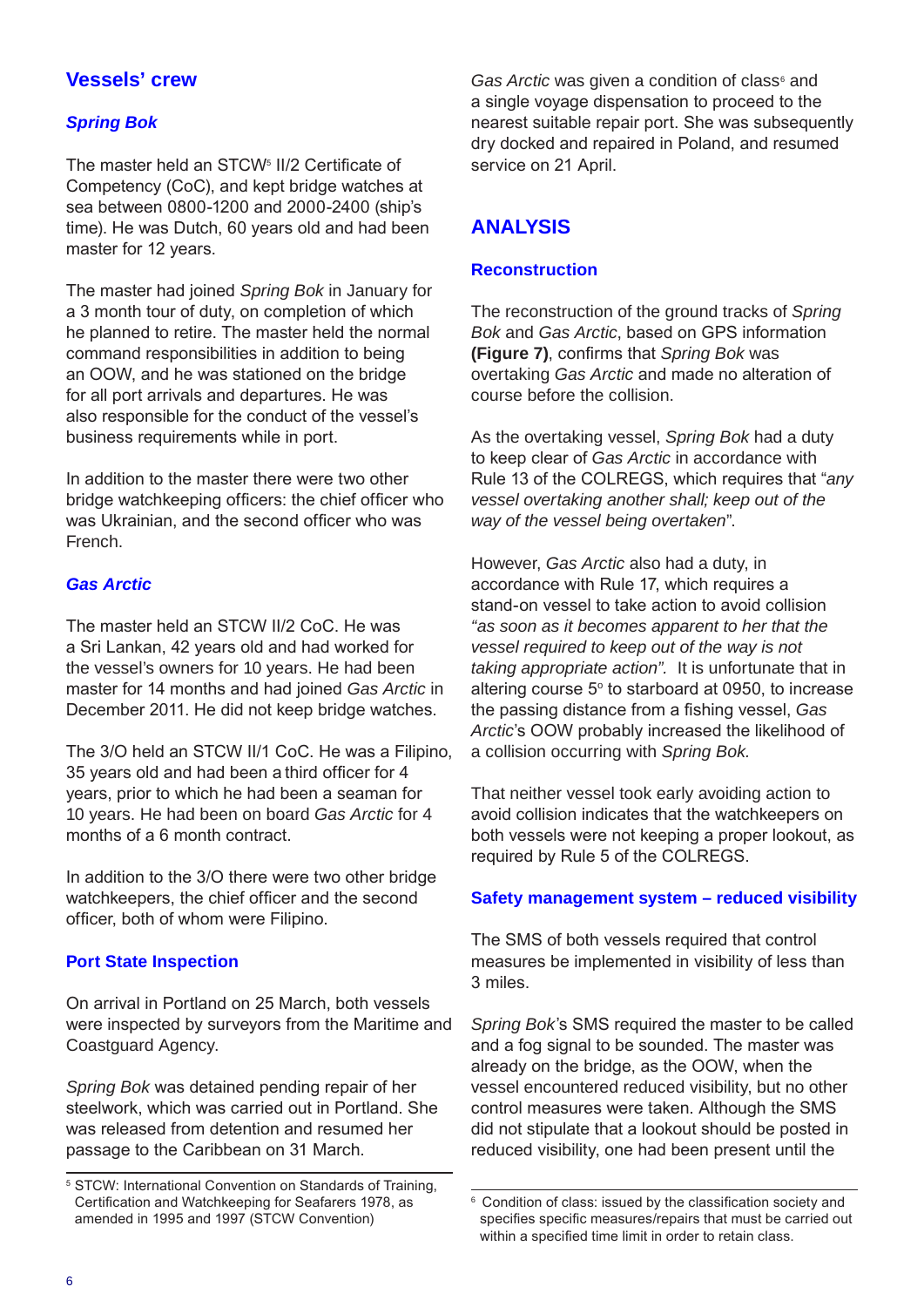

**Figure 7:** Reconstruction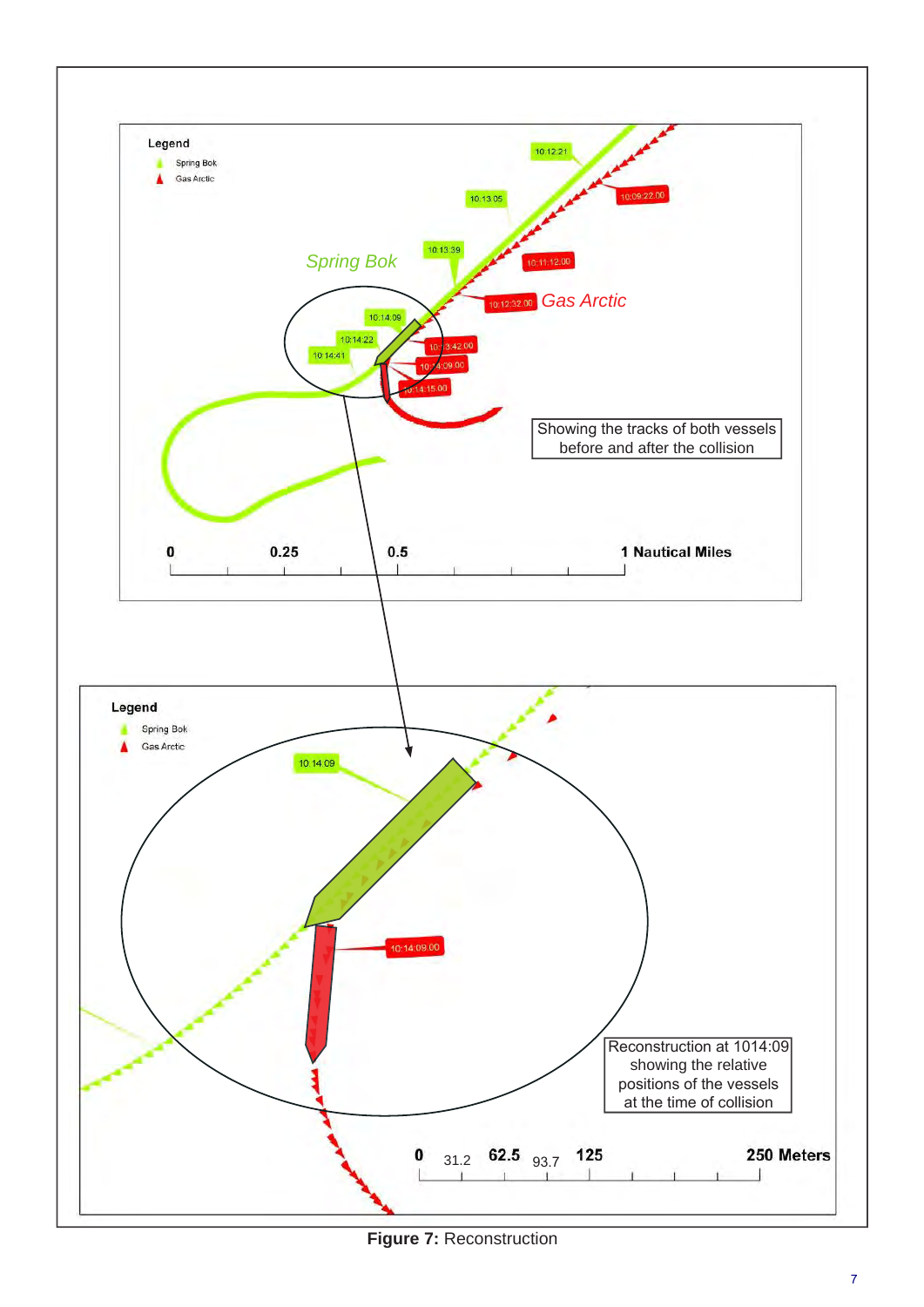vessel passed Dover when he was stood down, even though the visibility at that time was reported by the master as being 4 cables.

*Spring Bok* thus maintained full speed and did not sound a fog signal in visibility of only 4 cables, contrary to the requirements of the COLREGS, Rules 6, 19 and 357 .

*Gas Arctic*'s SMS, reiterated in the master's standing orders, required the master to be called, a lookout posted and sound signals to be sounded. These measures were initially complied with, but were relaxed once the vessel had passed Dover, even though the visibility was still less than 3 miles.

Both masters appear to have relaxed their navigation control measures on passing Dover. While the area off Dover may require increased vigilance due to the presence of the cross-channel ferries, both vessels were still navigating within the constraints of a busy TSS, and in restricted visibility, and therefore the masters' decisions to stand down their lookouts were premature.

The SMS of both vessels should have been consistently complied with, particularly in respect of navigation in reduced visibility.

Rule 6 – Safe speed; Rule 19 – Conduct of vessels in restricted visibility; Rule 35 – Sound signals in restricted visibility.

# *Spring Bok*

# **Radar plotting**

*Spring Bok'*s master manually acquired the target of *Gas Arctic* on the ARPA radar 37 minutes before the collision, when she was more than 6nm ahead. Although he could have displayed the target information on the radar display, he chose not to and the opportunity to visually monitor the target's data was not taken.

The master selected true vectors and true trails for targets on the ARPA radar. This selection had the disadvantage of giving no relative information of a target, unless it was selected for display, which the master did not do. With *Gas Arctic* directly ahead, the radar heading line and *Spring Bok*'s own vector might have combined to obscure the radar target's vector unless the heading line was occasionally switched off; and there is no evidence to suggest the master was doing this. Further, as *Spring Bok*'s radar was on the 12 mile range scale, *Gas Arctic*'s radar echo became less distinct as its range decreased **(Figure 8)**.

The fact that the target data of *Gas Arctic* was not displayed meant that there was no stimulus to the master once the target had merged with the vessel's own heading line and vector as the likelihood of collision increased.



**Figure 8:** *Spring Bok* - ARPA radar display at 1007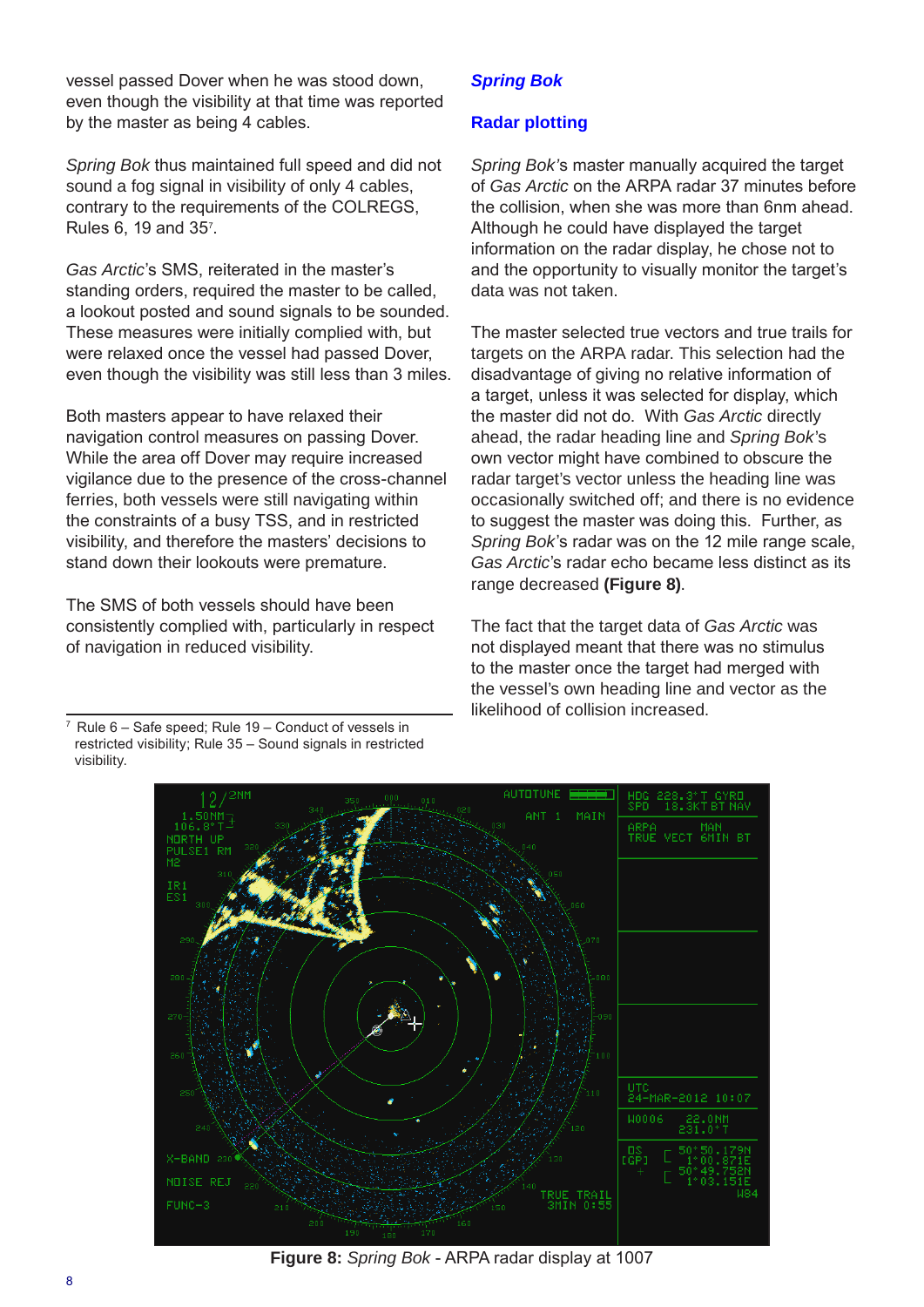# **Distraction**

The master's relatives were on *Spring Bok'*s bridge, and in the time between him acquiring *Gas Arctic* on radar and the collision he was mostly talking with his son. The second officer arrived on the bridge shortly before the collision and the master engaged in a conversation about bonded stores. These conversations resulted in the master being distracted from his primary role of watchkeeping, and also caused him to forget having earlier acquired a radar target right ahead of his vessel.

The need to minimise distractions in busy shipping situations is paramount, and many shipping companies are now adopting a 'Red Bridge' system that rigorously controls access to the bridge during such periods. Had a similar system been operated on board *Spring Bok*, not only would the master have been dissuaded from inviting his relatives to the bridge during the Dover TSS transit, but the second officer would have realised that it was an inopportune time to discuss bonded store orders. Given the additional complication of the restricted visibility, the master's willingness to allow non-essential personnel on the bridge was a significant error of judgment that resulted in him being distracted from his duties at a crucial time.

## **Navigation bridge visibility**

The master was standing in the vicinity of the forward radar at the time of the collision, and evidence from the vessel's voyage data recorder (VDR) shows that he had occasionally monitored the radar display. However, the master was unable to see *Gas Arctic* from that location due to a blind sector caused by a combination of the wheelhouse window frame and the cargo cranes **(Figure 9)**, and he first became aware of her presence after she altered course to port and appeared to the left of the blind sector.

 $SOLAS<sup>8</sup>$  Chapter V, Regulation 22 sets maximum permissible blind sectors from the conning position on vessels built after 1 July 1998. Although these regulations do not apply to *Spring Bok* as she was built in 1984, the visibility from the bridge did comply with the new regulations.

On vessels with wheelhouse blind sectors, it is important that the OOW/lookout moves around the bridge frequently to ensure that a proper lookout is maintained at all times. This was not the case at the time of the collision as the master had stationed himself at the radar display, a not unreasonable course of action in restricted visibility, and the lookout that should have been available to back him up had been stood down.

# **Fatigue**

*Spring Bok*'s master had experienced a busy schedule in the days preceding the accident. He was on the bridge during arrival and departure from the three ports of call after 20 March, which, combined with the shore authorities' demands on his time in port, would have not allowed him to achieve his normal hours of rest.



<sup>8</sup> SOLAS = International Convention for the Safety Of Life at Sea, Chapter V, Safety of Navigation

**Figure 9:** *Spring Bok* bridge showing blind sectors from radar and helm positions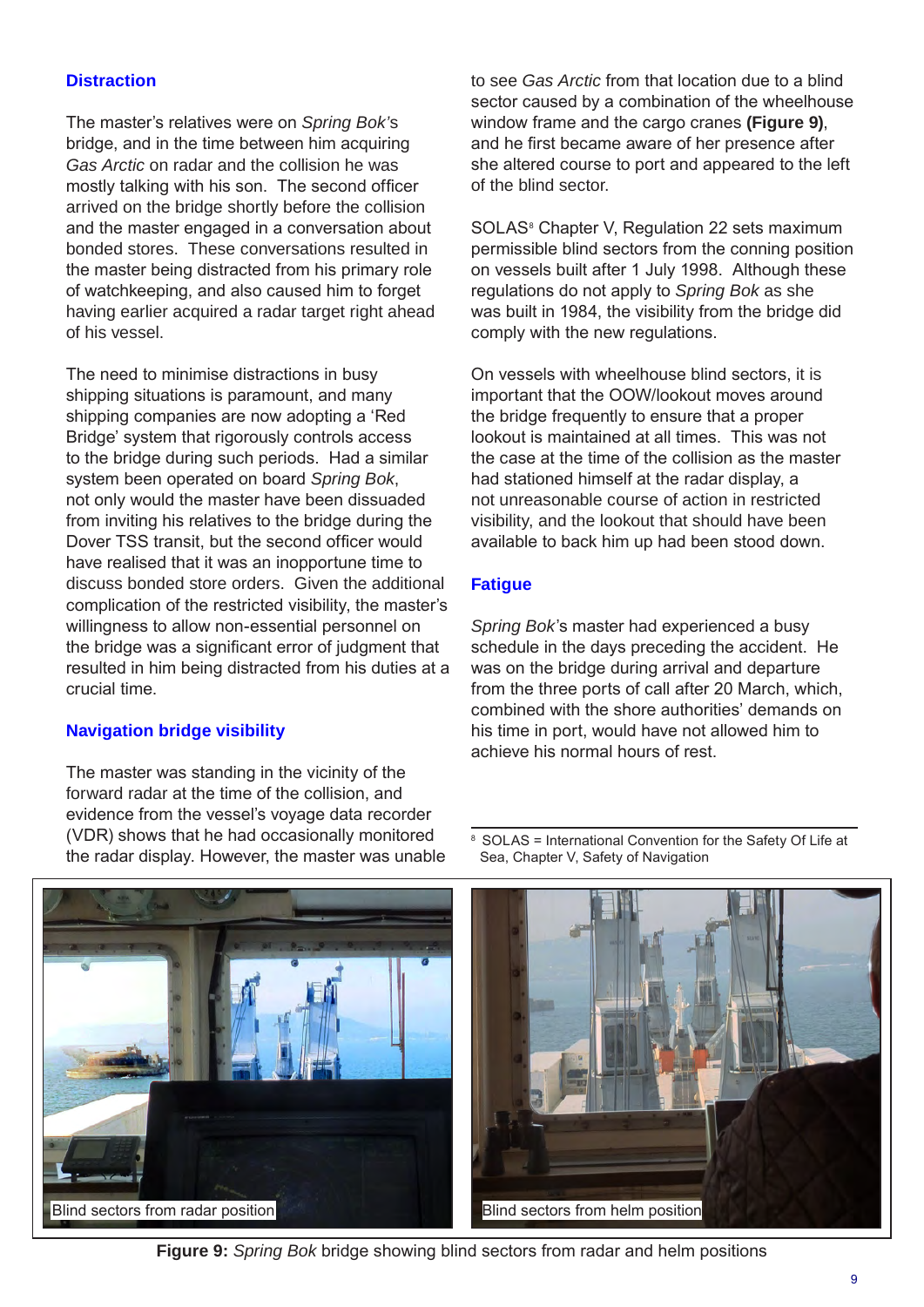When the master left the bridge at 0320 on the day of the accident, he commented that he had not had much rest in the preceding 20 hours. He then had less than 3 hours of rest before returning to the bridge for his watch at 0700. Following the collision he also remarked that he had been working extremely long hours, and expressed surprise that collisions were not more frequent.

The master's fatigue would have begun to increase from the time *Spring Bok* arrived in coastal waters on 19 March, after which he was unable to take his regular rest periods or take sufficient compensatory rest. This build-up of sleep debt and disruption to his circadian rhythm probably resulted in the master suffering the effects of fatigue. In this accident, the master made some ill-judged decisions with respect to manning and safe speed, was easily distracted, forgot important information, and failed to appreciate the increasing risk of collision, all of which can be attributed to fatigue.

# *Gas Arctic*

On *Gas Arctic*, in addition to the instructions in the SMS for a lookout to be posted if the visibility reduced below 3nm, there was an imperative for a lookout to be available. The gyro compass repeater fault rendered *Gas Arctic'*s radar ARPA facility inoperable, and the flag state/class dispensation required an extra lookout to be posted when manoeuvring in coastal waters. However, despite these two requirements no dedicated lookout was present at the time of the collision.

The 3/O was an experienced watchkeeper with a good record, there is no evidence to suggest that he was fatigued, yet he failed to take any action to avoid a collision. He had monitored *Spring Bok* until she was 3nm astern and had assumed that, as the overtaking vessel, she would keep clear. However, the 3/O was fixing manually and plotting the ship's position regularly on a paper chart, during which time he was distracted from maintaining an effective lookout. In this instance, the need to fix frequently, combined with the need to maintain a good lookout in busy waters and restricted visibility, required that the bridge manning be reviewed and, as a minimum, that a lookout should remain closed-up. With extra manpower available to him, the 3/O would have had the capacity to call *Spring Bok* on VHF to query her intentions, to monitor her movements more carefully, and to take avoiding action in good time if necessary. In the event, it was the master's prompt action of running to the bridge

and altering the vessel's course that prevented the consequences of the collision from being much more serious.

# **Alcohol testing**

The SMS of both vessels required that breath analysis tests for alcohol should have been undertaken following an accident. On board *Gas Arctic,* the entire crew were breath tested after the collision and were also given follow up tests once the vessel arrived in Portland. No alcohol tests were carried out on board *Spring Bok*, although there is no evidence to suggest that the consumption of alcohol was a factor in the accident*.*

# **CONCLUSIONS**

- The collision occurred because neither OOW was keeping a proper lookout as required by the COLREGS.
- Neither OOW continued to monitor the other vessel in order to make an appraisal of the risk of collision after initially detecting the other vessel on radar and AIS.
- Neither vessel had a lookout posted at the time of the collision even though the visibility was restricted within the definition of the SMS of both vessels. In the case of *Gas Arctic,* this was contrary to the vessel's SMS.
- *• Spring Bok'*s SMS did not require an additional lookout to be posted in restricted visibility.
- *• Spring Bok*'s master became distracted by various personnel for non-operational reasons immediately prior to the collision, which a formal system, which controlled access to the bridge, would have prevented.
- *• Spring Bok*'s master did not visually see *Gas Arctic* until it was too late to avoid collision as a result of the blind sectors created by the cranes, and his failure to move around the bridge.
- *• Spring Bok*'s master was probably fatigued due to the cumulative effects of his hours of work and disrupted ability to take his normal rest during the days preceding the collision.
- The navigation management of both vessels was relaxed once the vessels had passed Dover.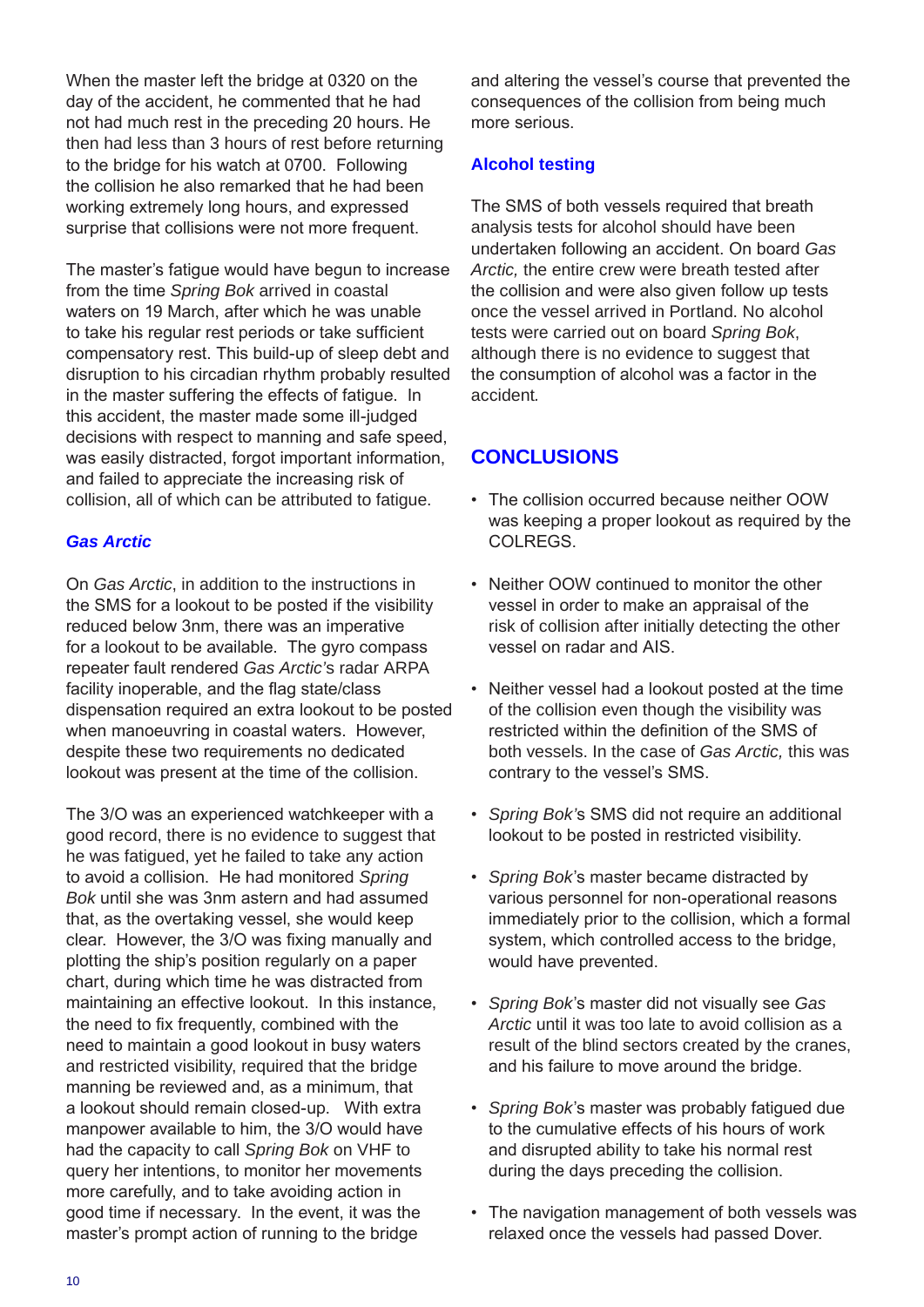• A far more serious outcome was avoided only because *Gas Arctic*'s master looked up from his work and saw *Spring Bok* close astern. If he had not run to the bridge and immediately altered course, the damage caused by the collision would have been much more severe, particularly to *Gas Arctic.*

# **ACTION TAKEN**

# **Selandia Ship Management (Singapore) Pte. Ltd** has:

- Produced an investigation report of the accident and provided specific training to *Gas Arctic*'s bridge team in respect of navigation in restricted visibility.
- Promulgated the report through its fleet emphasising the precautions to take while navigating in restricted visibility.
- Arranged for the report to be used at the company's training centres for bridge team management courses.
- Arranged for the master and third officer to undertake detailed debriefing of the accident and to attend refresher bridge team management training.

## **Seatrade Groningen B.V.** has:

• Produced an investigation report which has not been provided to the MAIB.

# **RECOMMENDATIONS**

## **Seatrade Groningen B.V.** is recommended to:

- 2012/144 Review vessel manning and watch routines to ensure that its masters and officers are able to take sufficient hours of rest when making frequent port calls.
- 2012/145 Conduct a review of its safety management system and associated controls to ensure the following:
	- Access to the bridge and sources of distraction are properly managed during periods of pilotage and increased hazard.
	- OOWs are cognisant of and take appropriate action to mitigate the hazards of visual blind sectors on the bridge.
	- Bridge teams understand the importance and rigorously apply the company requirements for navigating in reduced visibility, with particular emphasis on:
		- Provision of an additional lookout
		- Safe speed
		- Use of fog signals.
	- The company's requirements for alcohol testing following an accident are strictly adhered to.